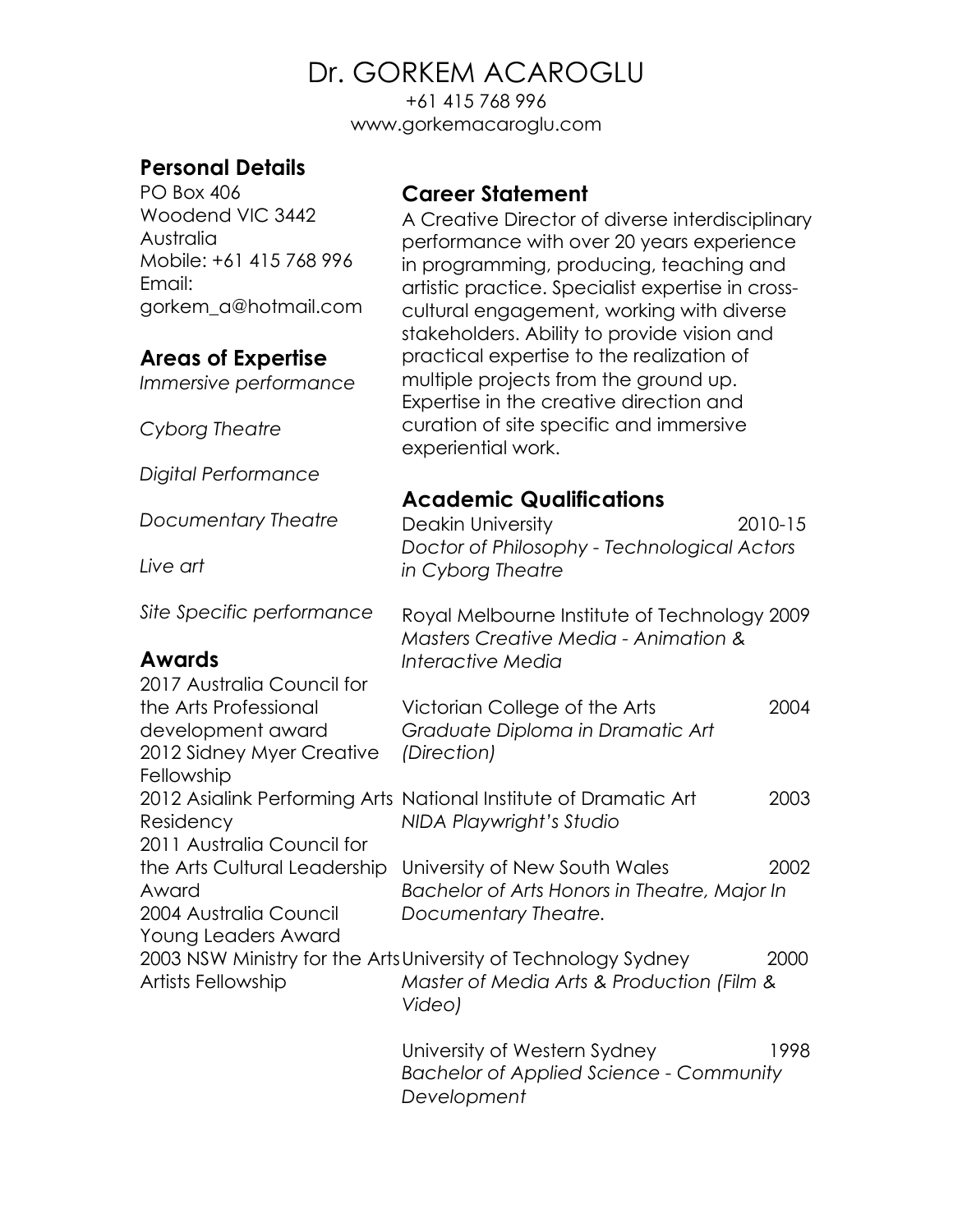+61 415 768 996 www.gorkemacaroglu.com

### **CREATIVE DIRECTOR**

*Program Producer* Federation Square 2018 – 2019

- Provided creative concept for underground immersive events
- Attracted partnership funds
- Developed programming framework and curatorial vision

*Creative Director and Manager* Brunswick Mechanics Institute 2013 – 17

- Won a four year tender to transform the venue from a community hall for hire into a contemporary arts space
- Established numerous programs to attract a new caliber of artist and audiences
- Established new methods to utilize the building
- Programmed a diverse range of contemporary artists in a rolling three year program

*Creative Director* The 24 Hour Experience 2014 and 2015

- Created the concept from ground up a living documentary of the lesser known perspectives of a place – 24 live works on the hour every hour for 24 hours
- Raised over \$500,000
- Engaged over 150 artists, 24 community partners and 24 venues in Melbourne in 2014 and then a new iteration in Ballarat 2015

*Artistic Director* Metanoia Theatre Company 2013-17

- Set the vision and creative direction of the company
- Oversaw all projects developed by the company
- Directed numerous works including site specific immersive performance, translations of non-English plays, adaptations from film, contemporary plays, new writing

*Creative Director* Artlab, Deakin University Motion Capture Lab

- Established partnerships with a robotics lab to create a robot that performed with live actors, responding to voice commands, able to move through space, gesture and speak
- Established partnership with a motion capture studio to create 3D stereoscopic backgrounds and a motion capture operated avatar as a performer with live actors
- Engaged a team of 10 artists to work on the lab
- Created a piece of contemporary performance with live actors, robot and motion capture operated avatar

*Participatory Arts Program Manager* City of Melbourne, 2013-15

- Managed an annual budget of \$300,000
- Developed and delivered an annual program of participatory arts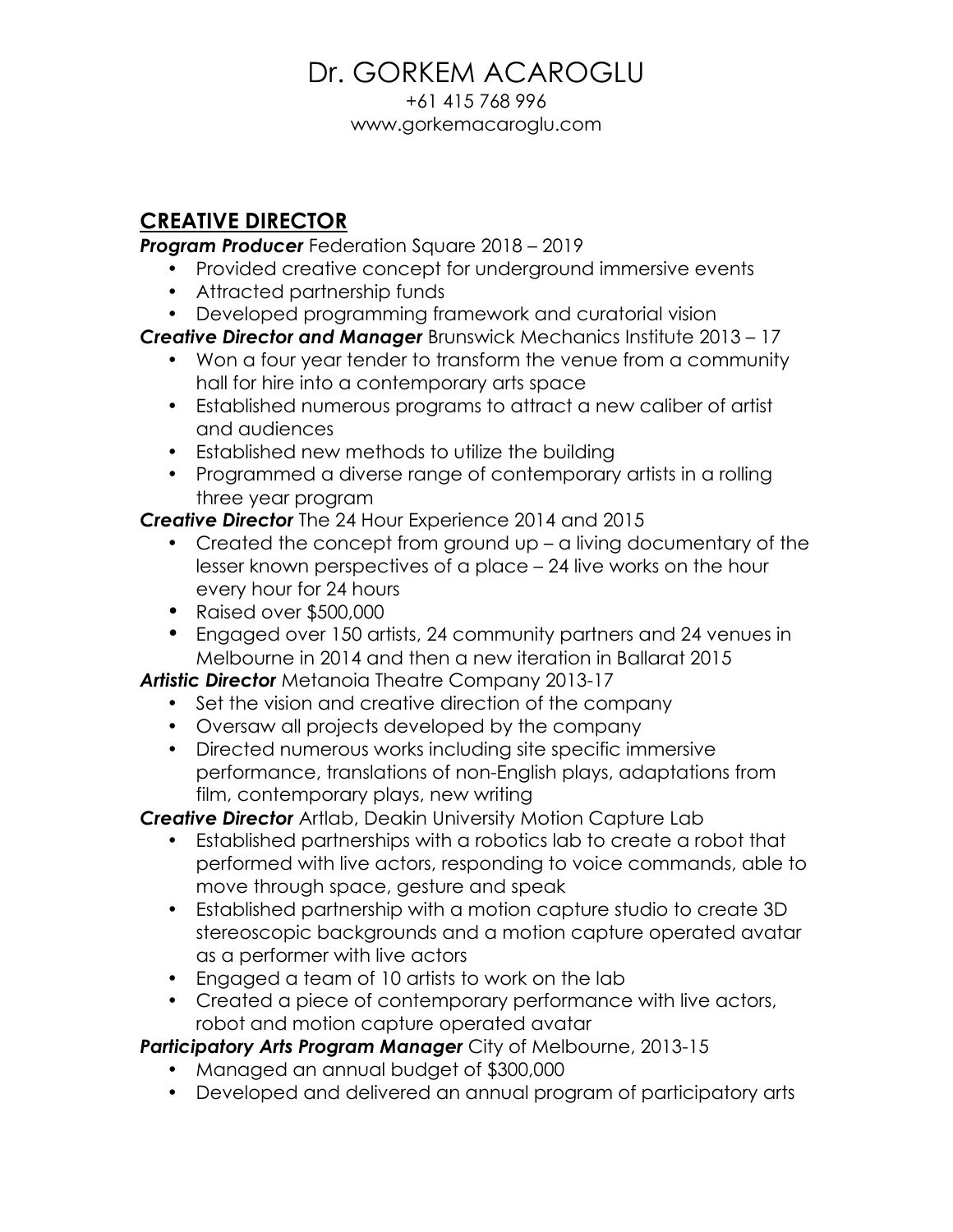#### +61 415 768 996 www.gorkemacaroglu.com

projects across Melbourne CBD

- Engaged numerous artists, community partners and venues
- Projects delivered included:

*Bureau of Worldly Advice* – working with refugees who provided advice to passersby from Melbourne Town Hall on various subjects both humorous and serious

*Renegades* – a dance work with super seniors presented in a night club

*5 Short Blasts* – an audio work on small boats around docklands *Be Prepared* – working with a performance collective and scouts to create a participatory work

*1000Cities* – with Pop Up Playground an app based tour around the CBD on the city bikes

*Gelbolu* – Exhibition exploring the Turkish Australian perspectives of **Gallipoli** 

Anachron – an installation with Cake Industries and Indonesian based Papermoon Puppet Theatre

*Creative Producer* Melbourne Workers Theatre 2010-12

- Changed the creative vision of the company to extend its life after it was set to close after loosing funding
- Focused on creating documentary theatre
- Established a new board
- Created award winning documentary and political theatre works

*Director* Secrets Service: Arts Consultants 2007

- In collaboration with Willoh S. Weiland
- Consultancy and dramaturgical service to artists

*Multicultural Arts Coordinator* Liverpool Migrant Resource Centre 1996-98

- Established numerous infrastructure projects in Western Sydney for newly arrived migrant and refugee artists
- Set up an arts centre, radio program, mobile multimedia van, exhibitions, film festivals, concerts, training programs

## **EDUCATOR**

*Lecturer,* Victorian College of the Arts, 2016

Masters of Writing. Writing for Performance: Live Art.

*Lecturer,* Deakin University, 2016

School of Communications. Genre and Performance.

*Lecturer,* Deakin University, 2008-12

School of Communication and Creative Arts. Theatre and Performance subjects theory and practice.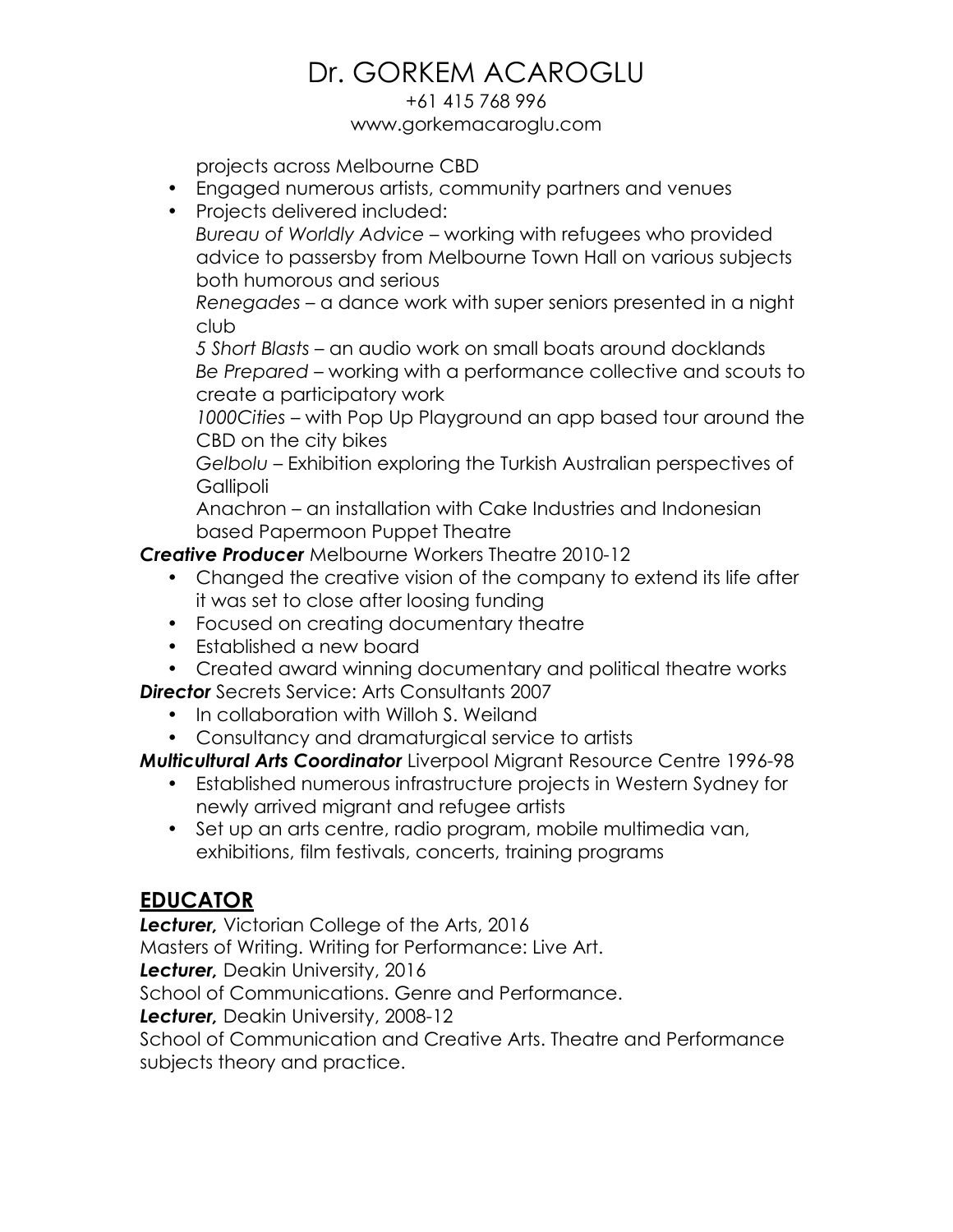+61 415 768 996 www.gorkemacaroglu.com

## **PRESENTATOR**

*Co-convener, Performing Aphasia: Counter Claiming the Transcultural Nation*, 2011 Australasian Drama Studies Conference.

*Presenter, Digital Contamination of Dramatic Theatre: Subject Technology in Exception,* 2011 International Symposium of Electronic Arts – Istanbul. *Panel, New Paradigm Anyone? Enriching the Culture by Disrupting it, 2011* AATE Conference.

*Keynote, The Oral The Written and other,* Verbal Media Conference, 2011 Victoria University.

*Convener, The C Word: Class in Theatre,* Arts Centre, 2007

# **RESEARCHER**

*Co-editor, Digital Performance*, Australasian Drama Studies Journal. 2014 *Paper, All the World is a Screen: Exclusion of Projected Media in Dramatic Theatre,* International Symposium of Electronic Arts -Sydney*.* 2013 *Research assistant* Deakin University, Theatre. 2007

## **INTERDISCIPLINARY THEATRE MAKER**

- 2018 *Birregurra Arts Ballyhoo* part of Regional Arts Victoria's Small Town Transformations – Creative Director
	- A live art event engaging multiple artists and community members, presented as an immersive site specific work
- 2018 *That's Not a Daffodil* Regional Arts Victoria Tour
	- Tour of an adaptation of Elizabeth Honey's children's picture book of the same name
- 2017 *Wages of Fear* stage adaptation after Georges Arnaud's novel
- 2017 *The Omission of the Coleman Family* by Claudio Tolcachir, Melbourne International Comedy Festival
- 2016 *Milk Bars*, Metanoia Theatre
	- An immersive site specific venue wide take over exploring the Australian milk bar phenomenon since their demise with the rise of supermarkets
- 2016 *That's Not a Daffodil* by Elizabeth Honey, Jump Leads Productions
	- Creative development, co-script writing and presentation of an adaptation of the children's picture book for young audiences

2016 *Broken River* by Tony Reck*,* play reading Metanoia Theatre 2015 *The 24 Hour Experience: Ballarat,* Australia Council funded

• In partnership with Ballarat City Council, numerous local organisations and over 150 artists, 24 live works on the hour every hour for 24 hours.

2015 *10Cs*, Metanoia Theatre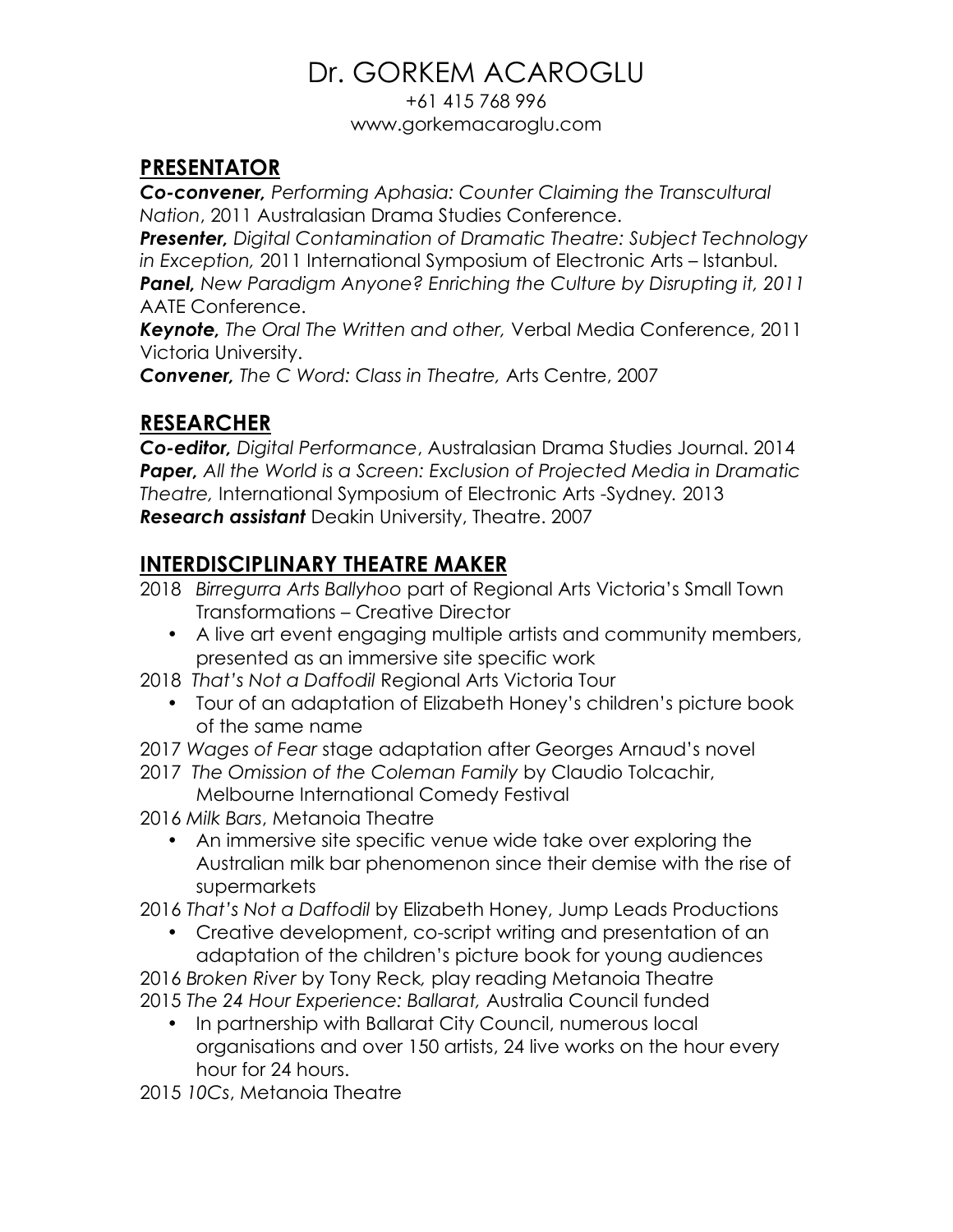### +61 415 768 996 www.gorkemacaroglu.com

• Site specific immersive work engaging 10 artists exploring the ten commandments

2015 *Cyborg No Exit*, Metanoia Theatre

- Digital performance and adaptation of Jean Paul Satre's No Exit
- 2014 *The 24 Hour Experience: Melbourne,* Inaugural Live Art Festival
	- Engaging numerous local organisations and over 150 artists, 24 live works on the hour every hour for 24 hours.

2014 *Fortune* by Raimondo Cortese (from *Roullettes*), Metanoia 2014 *The Colour White*, Westside Circus

• Devised and developed, with writer Michele Lee, a physical theatre documentary exploring the impact of Whiteness on non Caucasians through the media.

2014 *Bobby Gould in Hell* by David Mamet, Metanoia Theatre

- 2013 *It felt empty when the heart went at first but it is alright now* by Lucy Kirkwood, Big West Festival
- 2013 *Robots, Avatars and Ghost*, Deakin Motion.Lab (Artlab Interarts Australia Council) worked with Deakin University to create a custom made robot in their Robotics Lab, 3D animation & motion capture
- 2010 *Yet to Ascertain the Nature of the Crime,* Artshouse, MWT (winner Australian Writer's Guild Award)

2009 *Pandora's Eyes* by Gorkem Acaroglu, Theatreworks

• Documentary work developed with women recovering from addiction

*See How the Leaf People Run* by Michele Lee, 45 Downstairs *The Lonesome West* by Martin McDonagh, Theatreworks *The Devils Dictionary* by Helen Heritage, 45 Downstairs *Under Construction* CMYI, Nth Melbourne Town Hall *Silence* by Hoa Pham, La Mama Theatre

2008 *The Pain and the Itch* by Bruce Norris, Red Stitch Actors Theatre 2008 *Haneef The Interrogation* by Graham Pitts, VIC tour

2007 *The Gentleman had an Axe* by David Astle, Arts Centre

2007 *The Memory Priest* by Gorkem Acaroglu & Willoh S. Weiland, Big West Festival

2007 Mr Saigon, Ms Hanoi by Dominic Golding, La Mama Theatre *4:48 Psychosis* by Sarah Kane, Deakin University (Assistant) *The Epiphany of Ben Hall* by Barry Dickins, NSW regional tour *Voodoo Vaudeville,* Multicultural Arts Vic, Northcote Townhall *Plain Air,* La Mama & AMES Noble Park

2006 *The Maya Project* by Amy Dobson, McCulloch Gallery 2006 *Infectious*, Pony Club, Melbourne Fringe Festival.

2006 *The Habib Show*, Theatreworks, Arts Victoria & City of Port Phillip

• A documentary work about the incarceration of Mamdouh Habib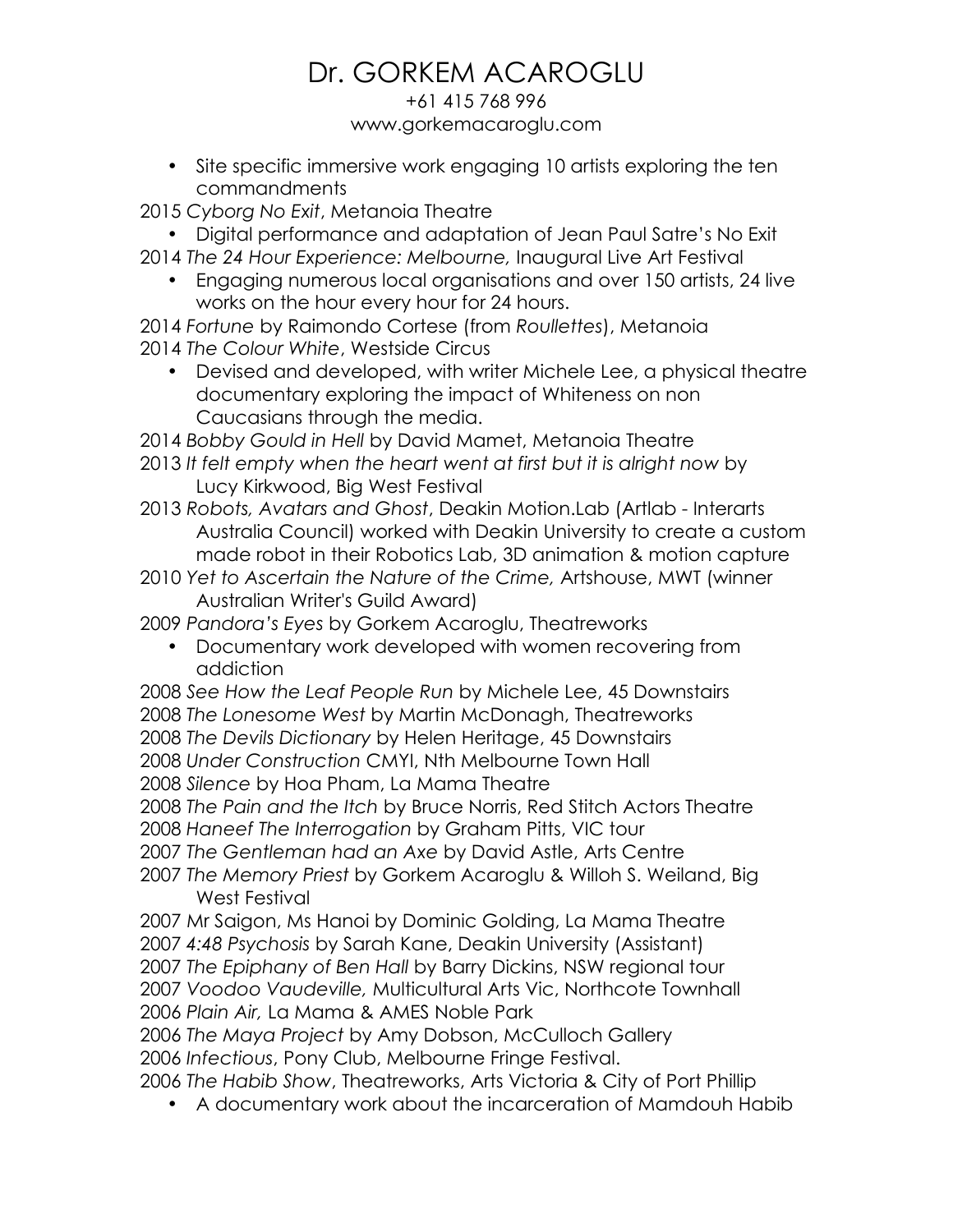#### +61 415 768 996 www.gorkemacaroglu.com

following the newly formed terror laws

- 2006 *Still Waiting* by Alexandra Collier, Adelaide Fringe Festival
- 2006 *Object Future*, Western Edge Youth Art, Big West Festival
- 2005 *Silence Between the Tracks* by Anna Barnes, La Mama
- 2005 *Fool for Love* by Sam Shepard, Nominated Best Production Green Room Awards
- 2005 *Two Brothers* by Hannie Rayson, director Simon Phillips, MTC (Director's Attachment)
- 2005 *The Book the Belle the Beast* director Suzanne Kersten (Visual Direction)

2004 *Invisible Monsters* by Chuck Palahniuk, La Mama Theatre 2004 *Have I None* by Edward Bond, Victorian College of the Arts

2004 *Two Hidden Things* Playbox 3D Festival

- 2004 *Caucasian Chalk Circle* director James McCaughy, VCA (Assistant)
- 2004 *Midsummer Night's Dream* director John Bolton, VCA (Assistant)
- 2003 *The Round of Pleasure* Best production Istanbul Arts Festival (Assistant)

2003 *Love, Madness and Poetry* by Gorkem Acaroglu, Seymour **Centre** 

• Exploration of the difference between eastern and western ideas of love, utilizing projections as holographic characters interacting with live performers

2003 *What's Up?* Shopfront Youth Theatre

- 2002 *The Cow* by Nazim Hikmet, Sidetrack Theatre
- 2002 *Citizen X* director Don Mahmouney, Sidetrack Theatre (Assistant) *2002 Cabramatta Common*, Fairfield Council

2001 *Don't Get me Wrong But,* Australia Council funded

- Site specific immersive work in the old Parramatta Mental Hospital **Grounds**
- 2000 *One Day* short docu/drama (Second place Changing Images Film Festival)
- 2000 *The Maids* by Jean Genet, director Basim Kahar, Sydney Art Theatre (Assistant)
- 1999 *Non & Parking* two short films, Living Without Violence Exhibition
- 1999 *Mr Paul* by Tankred Dorst, director Bogdan Koca, Sydney Art Theatre (Assistant)
- 1999 *Hardcover Hotel,* Sidetrack Studio Theatre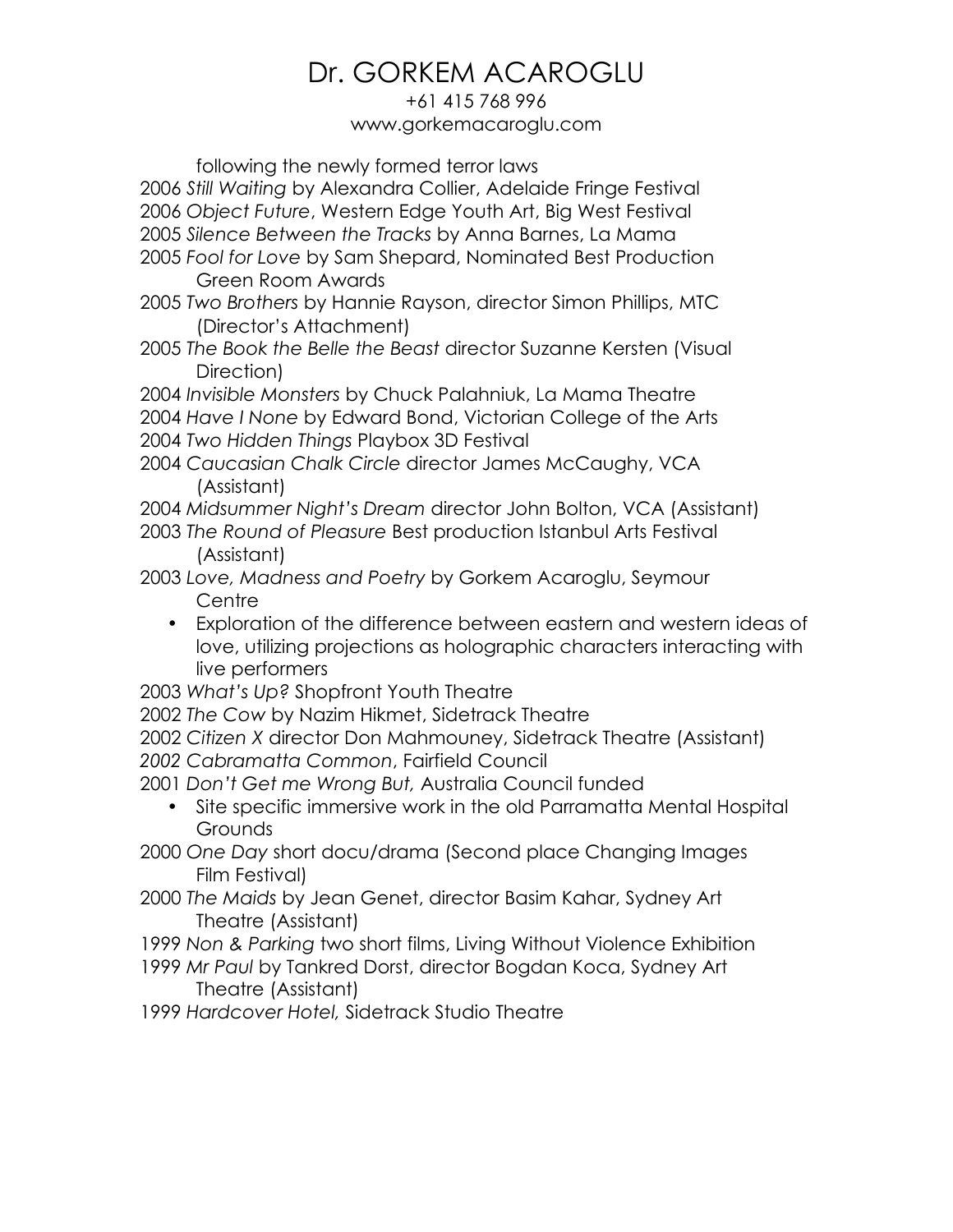+61 415 768 996 www.gorkemacaroglu.com

### **PLAYWRIGHT AND DRAMATURG**

*Exception*, Arts Victoria, (dramaturg Aidan Fennessy), Writer *Pandora's Eyes* Based on stories of addiction & recovery, Writer *The Big Quiet (*Director Christian Leavesley), La Mama, Writer *Bare Life* Development, Storeroom Theatre Workshop, Writer *Virtual Mumbai* Melbourne Workers Theatre, (dramaturg John Romeril), Writer *Silence* by Hoa Pham, Dramaturg *Epiphany of Ben Hall* by Barry Dickins, Dramaturg *The Habib Show*, Theatreworks, Arts Victoria, Writer *Kiss Me Where You Punch Me* by Michele Lee, Dramaturg *Lens* by Willoh S. Weiland, 45 Downstairs, Dramaturg *Silence* Between the Tracks by Anna Barnes, Dramaturg *Weight*, directed by Lee Lewis NIDA Playwrights Studio, Writer *Love, Madness and Poetry* NSW Ministry for the Arts Fellowship and Myer Foundation, Writer *The Cow* by Nazim Hikmet, Translator 2000 Classroom Video, Scriptwriter

### **APPOINTMENTS**

*Consultant The Here and Now*, Australia Council Arts 2017/18 *Consultant* Creative Victoria Creative Suburbs 2018 *Director* Melbourne Theatre Company, Women in Theatre 2017 *Panelist* Australia Council Theatre Board 2017 *Participant* Director's Lab, Melbourne Festival 2016 *Board Member* Theatre Network Australia 2011-16 *Panelist* Australia Council Inter-Arts Board 2014 *Resident artist* Arts Centre Melbourne 2011-13 *Executive* Diversity in Australian Theatre Alliance 2010-12 *Panelist* Arts Victoria, Theatre 2010 *Panelist* Green Room Awards Companies 2009-14 *Associate Artist* Storeroom Theatre 2006 *Board Member* Melbourne Workers Theatre 2007-09 *Committee Member* Living Museum of the West 2006-08 *Artist in Residence* Footscray Arts Centre 2005 *Committee Member* KANCAM 2000